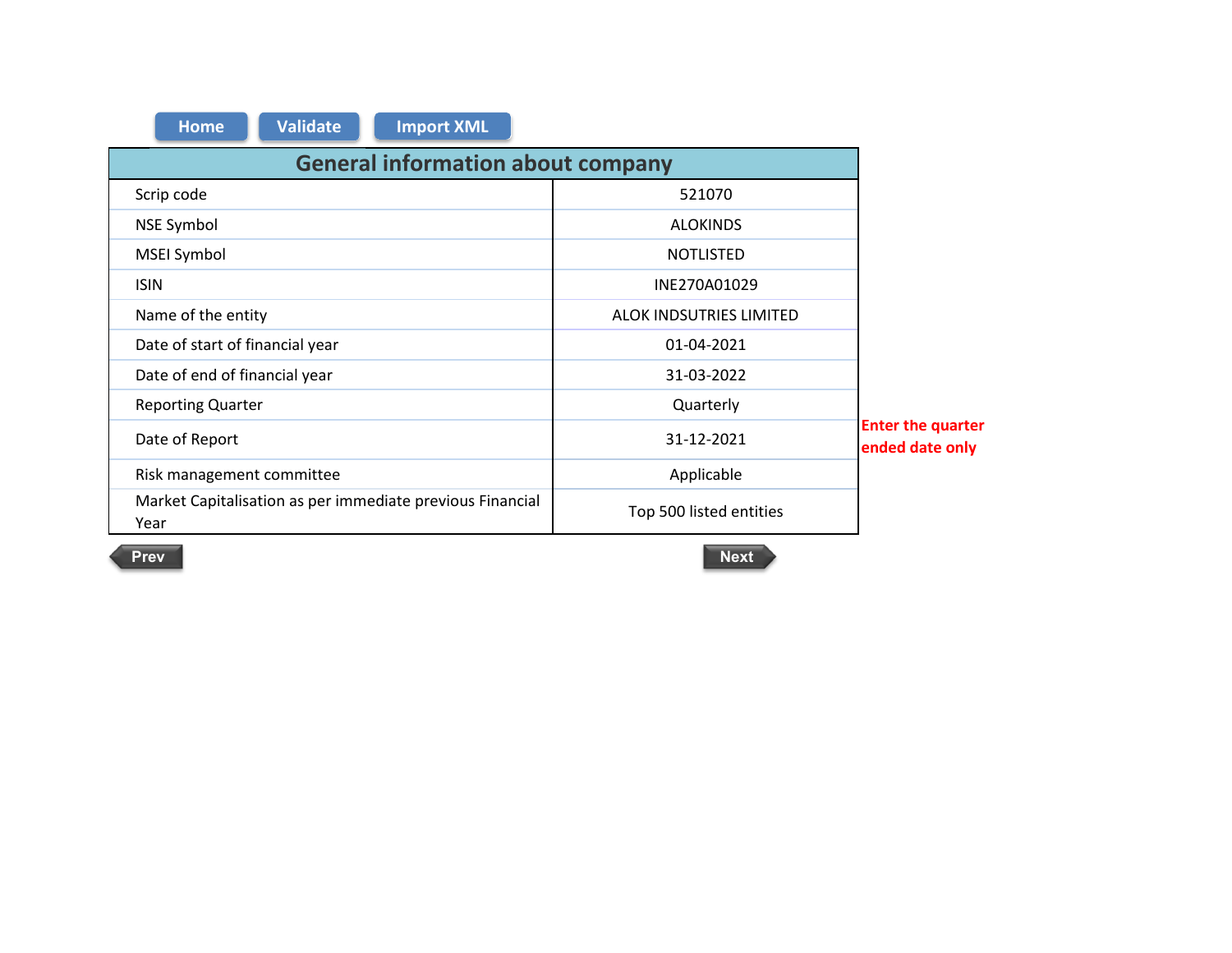|          | Annexure I           |                          |            |          |                                                                      |                         |                         |               |                                                                                              |                                                                |                             |                            |                      |                                      |                                                                                                                                     |                                                                                                                                                        |                                                                                                                                |                                                                                                                                                                                                       |     |                                                               |
|----------|----------------------|--------------------------|------------|----------|----------------------------------------------------------------------|-------------------------|-------------------------|---------------|----------------------------------------------------------------------------------------------|----------------------------------------------------------------|-----------------------------|----------------------------|----------------------|--------------------------------------|-------------------------------------------------------------------------------------------------------------------------------------|--------------------------------------------------------------------------------------------------------------------------------------------------------|--------------------------------------------------------------------------------------------------------------------------------|-------------------------------------------------------------------------------------------------------------------------------------------------------------------------------------------------------|-----|---------------------------------------------------------------|
|          |                      |                          |            |          |                                                                      |                         |                         |               |                                                                                              | Annexure I to be submitted by listed entity on quarterly basis |                             |                            |                      |                                      |                                                                                                                                     |                                                                                                                                                        |                                                                                                                                |                                                                                                                                                                                                       |     |                                                               |
|          |                      |                          |            |          |                                                                      |                         |                         |               |                                                                                              | I. Composition of Board of Directors                           |                             |                            |                      |                                      |                                                                                                                                     |                                                                                                                                                        |                                                                                                                                |                                                                                                                                                                                                       |     |                                                               |
|          |                      |                          |            |          | Disclosure of notes on composition of board of directors explanatory | <b>Add Notes</b>        |                         |               |                                                                                              |                                                                |                             |                            |                      |                                      |                                                                                                                                     |                                                                                                                                                        |                                                                                                                                |                                                                                                                                                                                                       |     |                                                               |
|          |                      |                          |            |          | Whether the listed entity has a Regular Chairperson                  | Yes                     |                         |               |                                                                                              |                                                                |                             |                            |                      |                                      |                                                                                                                                     |                                                                                                                                                        |                                                                                                                                |                                                                                                                                                                                                       |     |                                                               |
|          |                      |                          |            |          | Whether Chairperson is related to MD or CEO                          | No                      |                         |               |                                                                                              |                                                                |                             |                            |                      |                                      |                                                                                                                                     |                                                                                                                                                        |                                                                                                                                |                                                                                                                                                                                                       |     |                                                               |
|          | Title<br>(Mr/<br>Msl | Name of the Director     | PAN        | DIN      | Category 1 of directors                                              | Category 2 of directors | Category 3 of directors | Date of Birth | Whether special resolution<br>passed?<br>[Refer Reg. 17(1A) of Listing<br><b>Regulations</b> | Date of passing special<br>resolution                          | Initial Date of appointment | Date of Re-<br>appointment | Date of<br>cessation | Tenure of<br>director (in<br>months) | No of Directorship<br>in listed entities<br>including this lister<br>entity (Refer<br>Regulation 17A of<br><b>Listing Regulatio</b> | No of Independer<br>Directorship in<br>listed entities<br>including this listed<br>entity (Refer<br>Regulation 17A(1) of<br><b>Listing Regulations</b> | Audit/ Stakeholder<br>Committee(s) including this<br>listed entity (Refer<br>Regulation 26(1) of Listing<br><b>Regulations</b> | Number of memberships in No of post of Chairperson in<br>Audit/Stakeholder<br>Committee held in listed<br>entities including this listed<br>entity (Refer Regulation<br>26(1) of Listing Regulations) | PAN | Notes for not providing Notes for not providing<br><b>DIN</b> |
|          | Add                  | Delete                   |            |          |                                                                      |                         |                         |               |                                                                                              |                                                                |                             |                            |                      |                                      |                                                                                                                                     |                                                                                                                                                        |                                                                                                                                |                                                                                                                                                                                                       |     |                                                               |
|          |                      | HEMANT DESAI             | ABKPD0745Q | 00008531 | Non-Executive - Nominee<br>Director                                  | ot Applicable           |                         | 29-05-1952    |                                                                                              |                                                                | 14-09-2020                  | 29-12-202                  |                      |                                      |                                                                                                                                     |                                                                                                                                                        |                                                                                                                                |                                                                                                                                                                                                       |     |                                                               |
|          |                      | ANIL KUMAR RAJBANSHI     | ACEPRS037J | 03370674 | Non-Executive - Nominee<br>Director                                  | Not Applicable          |                         | 08-09-1956    |                                                                                              |                                                                | 14-09-2020                  | 29-12-202                  |                      |                                      |                                                                                                                                     |                                                                                                                                                        |                                                                                                                                |                                                                                                                                                                                                       |     |                                                               |
|          |                      | VENKATARAMAN RAMCHANDRAN | ABTPR5001Q | 02032853 | Non-Executive - Nominee<br>Director                                  | Not Applicable          |                         | 26-06-1971    |                                                                                              |                                                                | 14-09-2020                  | 29-12-2020                 |                      |                                      |                                                                                                                                     |                                                                                                                                                        |                                                                                                                                |                                                                                                                                                                                                       |     |                                                               |
| $\Delta$ | M.C.                 | SAMIR CHAWLA             | ABGPC9654F | 03499851 | Non-Executive - Nominee<br>Director                                  | Not Applicable          |                         | 11-09-1967    |                                                                                              |                                                                | 14-09-2020                  | 29-12-2020                 |                      |                                      |                                                                                                                                     |                                                                                                                                                        |                                                                                                                                |                                                                                                                                                                                                       |     |                                                               |
|          | <b>BACK</b>          | SIDDHARTH ACHUTHAN       | AAAPAS332M | 00016278 | Non-Executive - Independent<br>Director                              | Chairperson             |                         | 16-05-1953    |                                                                                              |                                                                | 14-09-2020                  | 29-12-202                  |                      |                                      |                                                                                                                                     |                                                                                                                                                        |                                                                                                                                |                                                                                                                                                                                                       |     |                                                               |
| 6 Mr     |                      | RAHUL DUTT               | AEKPD8620B | 08872616 | Non-Executive - Independent<br>Director                              | Not Applicable          |                         | 24-08-1976    |                                                                                              |                                                                | 14-09-2020                  | 29-12-202                  |                      |                                      |                                                                                                                                     |                                                                                                                                                        |                                                                                                                                |                                                                                                                                                                                                       |     |                                                               |
|          |                      | MUMTAZ BANDUKWALA        | AGGRESSON  | 07129301 | Non-Executive - Independent<br>Director                              | Not Applicable          |                         | 15-11-1965    |                                                                                              |                                                                | 14-09-2020                  | 29-12-2020                 |                      |                                      |                                                                                                                                     |                                                                                                                                                        |                                                                                                                                |                                                                                                                                                                                                       |     |                                                               |
| Prev     |                      |                          |            |          |                                                                      |                         |                         |               |                                                                                              |                                                                |                             |                            |                      |                                      |                                                                                                                                     |                                                                                                                                                        |                                                                                                                                |                                                                                                                                                                                                       |     | Next                                                          |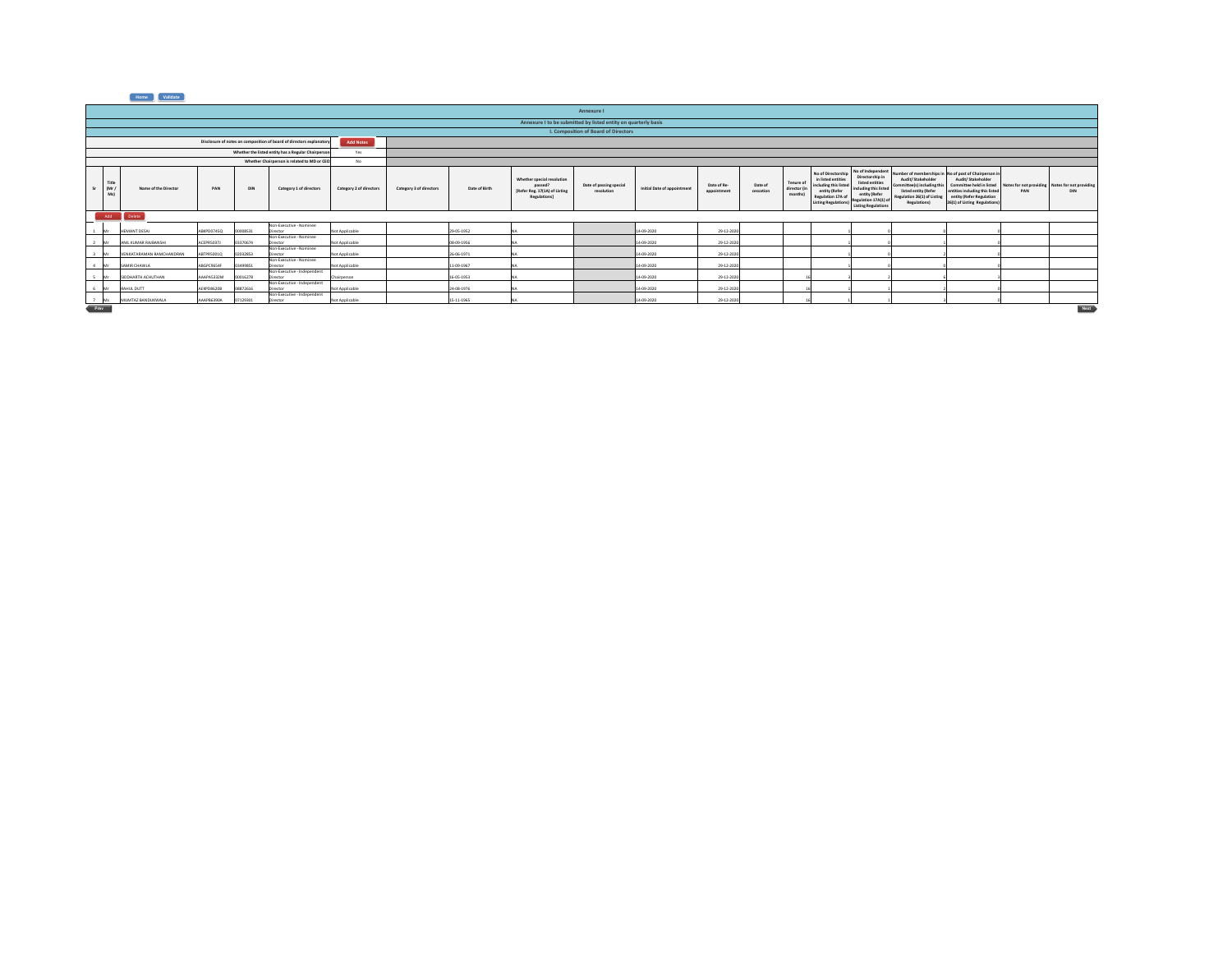|                                |                                                                                                                                                              |                                  | In#Ri#xdin#ilpp#pih#kh#xozbj#silpv=<br>41#231/http://www.http://www.http://www.http://www.http://www.http?com/http://www.http://www.http:/ |                                                        |                            |                   |         |  |  |  |  |
|--------------------------------|--------------------------------------------------------------------------------------------------------------------------------------------------------------|----------------------------------|--------------------------------------------------------------------------------------------------------------------------------------------|--------------------------------------------------------|----------------------------|-------------------|---------|--|--|--|--|
|                                |                                                                                                                                                              |                                  | <b>II. Composition of Committees</b>                                                                                                       | 5#2db##Dasadpphop#Ed;#b#bp#pd #sar#Ansigpeh;#63;#53541 |                            |                   |         |  |  |  |  |
|                                | 6#8dlat##Prxdlac#pxw#Han#kHzhahowtxdbh#cp #En#4d#45354#a#Ahslapeh#635594<br><b>Add Notes</b><br>Disclosure of notes on composition of committees explanatory |                                  |                                                                                                                                            |                                                        |                            |                   |         |  |  |  |  |
|                                |                                                                                                                                                              |                                  | Note: Please enter DIN. After entering DIN, Name of Committee members and Category 1 of Directors shall be prefilled automatically         |                                                        |                            |                   |         |  |  |  |  |
| <b>Audit Committee Details</b> |                                                                                                                                                              |                                  |                                                                                                                                            |                                                        |                            |                   |         |  |  |  |  |
|                                | Whether the Audit Committee has a Regular Chairperson<br>Yes                                                                                                 |                                  |                                                                                                                                            |                                                        |                            |                   |         |  |  |  |  |
| Sr                             | <b>DIN Number</b>                                                                                                                                            | <b>Name of Committee members</b> | Category 1 of directors                                                                                                                    | Category 2 of directors                                | <b>Date of Appointment</b> | Date of Cessation | Remarks |  |  |  |  |
|                                | 00016278                                                                                                                                                     | SIDDHARTH ACHUTHAN               | Non-Executive - Independent Director                                                                                                       | Chairperson                                            | 14-09-2020                 |                   |         |  |  |  |  |
| $\overline{\phantom{a}}$       | 08872616                                                                                                                                                     | <b>RAHUL DUTT</b>                | Non-Executive - Independent Director                                                                                                       | Member                                                 | 14-09-2020                 |                   |         |  |  |  |  |
|                                | 02032853                                                                                                                                                     |                                  | VENKATARAMAN RAMCHANDRAN Non-Executive - Nominee Director                                                                                  | Member                                                 | 14-09-2020                 |                   |         |  |  |  |  |
|                                | 07129301                                                                                                                                                     | MUMTAZ BANDUKWALA                | Non-Executive - Independent Director                                                                                                       | Member                                                 | 26-08-2021                 |                   |         |  |  |  |  |
| 5                              |                                                                                                                                                              |                                  |                                                                                                                                            |                                                        |                            |                   |         |  |  |  |  |
| 6                              |                                                                                                                                                              |                                  |                                                                                                                                            |                                                        |                            |                   |         |  |  |  |  |
| $\overline{7}$                 |                                                                                                                                                              |                                  |                                                                                                                                            |                                                        |                            |                   |         |  |  |  |  |
|                                | 8                                                                                                                                                            |                                  |                                                                                                                                            |                                                        |                            |                   |         |  |  |  |  |
| 9                              |                                                                                                                                                              |                                  |                                                                                                                                            |                                                        |                            |                   |         |  |  |  |  |
| 10                             |                                                                                                                                                              |                                  |                                                                                                                                            |                                                        |                            |                   |         |  |  |  |  |

## Note: Please enter DIN. After entering DIN, Name of Committee members and Category 1 of Directors shall be prefilled automatically

|                | Nomination and remuneration committee |                                  |                                                                             |                                |                            |                          |         |  |  |  |  |  |
|----------------|---------------------------------------|----------------------------------|-----------------------------------------------------------------------------|--------------------------------|----------------------------|--------------------------|---------|--|--|--|--|--|
|                |                                       |                                  | Whether the Nomination and remuneration committee has a Regular Chairperson | Yes                            |                            |                          |         |  |  |  |  |  |
| Sr             | <b>DIN Number</b>                     | <b>Name of Committee members</b> | Category 1 of directors                                                     | <b>Category 2 of directors</b> | <b>Date of Appointment</b> | <b>Date of Cessation</b> | Remarks |  |  |  |  |  |
|                | 08872616                              | RAHUL DUTT                       | Non-Executive - Independent Director                                        | Chairperson                    | 14-09-2020                 |                          |         |  |  |  |  |  |
|                | 00016278                              | SIDDHARTH ACHUTHAN               | Non-Executive - Independent Director                                        | Member                         | 14-09-2020                 |                          |         |  |  |  |  |  |
| ž              | 00008531                              | <b>HEMANT DESAI</b>              | Non-Executive - Nominee Director                                            | Member                         | 14-09-2020                 |                          |         |  |  |  |  |  |
| 4              |                                       |                                  |                                                                             |                                |                            |                          |         |  |  |  |  |  |
| 5              |                                       |                                  |                                                                             |                                |                            |                          |         |  |  |  |  |  |
| 6              |                                       |                                  |                                                                             |                                |                            |                          |         |  |  |  |  |  |
| $\overline{ }$ |                                       |                                  |                                                                             |                                |                            |                          |         |  |  |  |  |  |
| 8              |                                       |                                  |                                                                             |                                |                            |                          |         |  |  |  |  |  |
| 9              |                                       |                                  |                                                                             |                                |                            |                          |         |  |  |  |  |  |
| 10             |                                       |                                  |                                                                             |                                |                            |                          |         |  |  |  |  |  |

Note: Please enter DIN. After entering DIN, Name of Committee members and Category 1 of Directors shall be prefilled automatically

| <b>Stakeholders Relationship Committee</b>                                |  |
|---------------------------------------------------------------------------|--|
| Whether the Stakeholders Relationship Committee has a Regular Chairperson |  |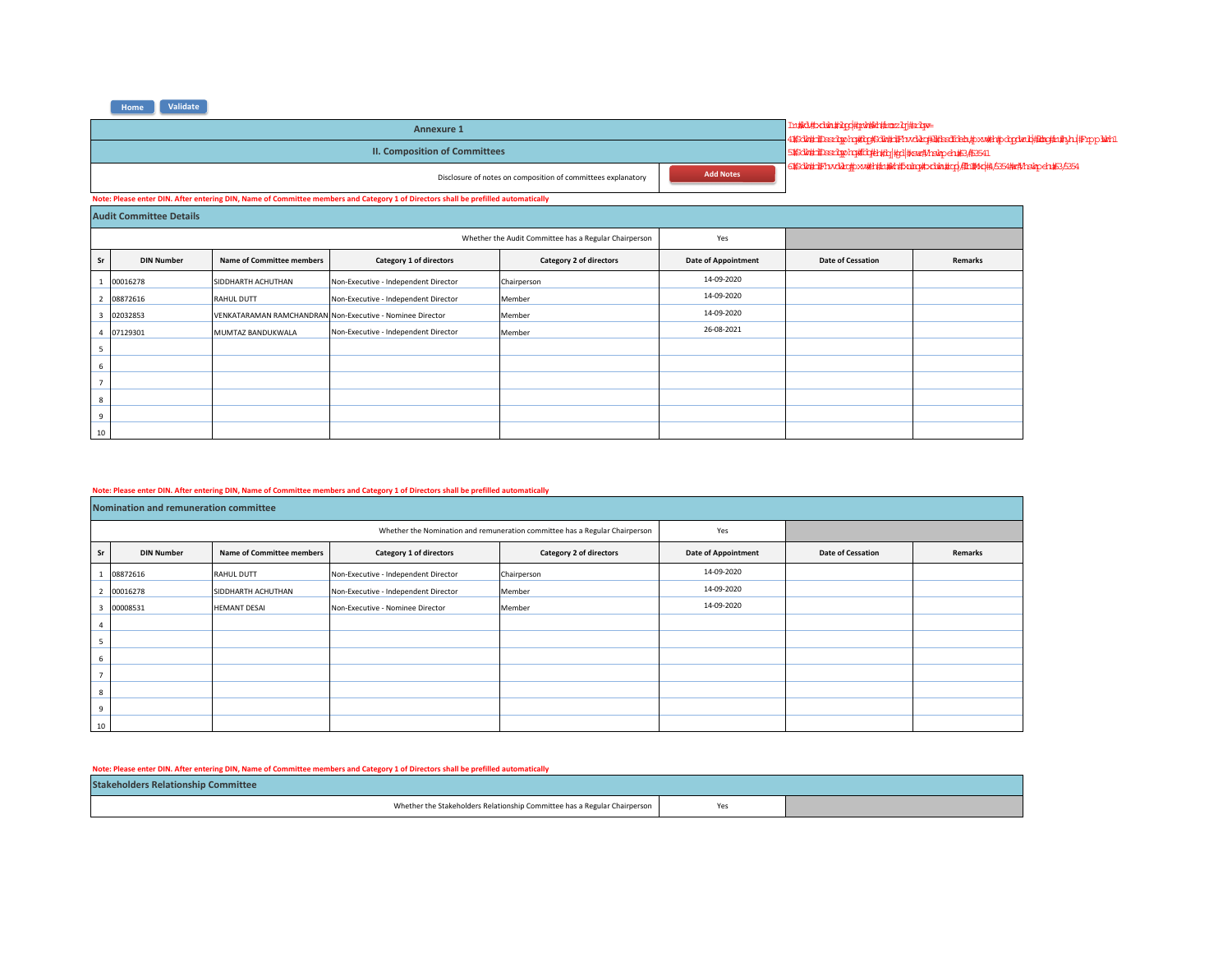| <b>Sr</b>      | <b>DIN Number</b> | <b>Name of Committee members</b> | Category 1 of directors                                   | Category 2 of directors | <b>Date of Appointment</b> | Date of Cessation | Remarks |
|----------------|-------------------|----------------------------------|-----------------------------------------------------------|-------------------------|----------------------------|-------------------|---------|
|                | 00016278          | SIDDHARTH ACHUTHAN               | Non-Executive - Independent Director                      | Chairperson             | 14-09-2020                 |                   |         |
| $\overline{2}$ | 03370674          | ANIL KUMAR RAJBANSHI             | Non-Executive - Nominee Director                          | Member                  | 14-09-2020                 |                   |         |
| Е              | 07129301          | MUMTAZ BANDUKWALA                | Non-Executive - Independent Director                      | Member                  | 14-09-2020                 |                   |         |
|                | 02032853          |                                  | VENKATARAMAN RAMCHANDRAN Non-Executive - Nominee Director | Member                  | 14-09-2020                 |                   |         |
| 5              |                   |                                  |                                                           |                         |                            |                   |         |
| 6              |                   |                                  |                                                           |                         |                            |                   |         |
| $\overline{7}$ |                   |                                  |                                                           |                         |                            |                   |         |
| 8              |                   |                                  |                                                           |                         |                            |                   |         |
| 9              |                   |                                  |                                                           |                         |                            |                   |         |
| 10             |                   |                                  |                                                           |                         |                            |                   |         |

|                | <b>Risk Management Committee</b> |                                  |                                                                 |                         |                            |                          |         |  |  |  |  |  |  |
|----------------|----------------------------------|----------------------------------|-----------------------------------------------------------------|-------------------------|----------------------------|--------------------------|---------|--|--|--|--|--|--|
|                |                                  |                                  | Whether the Risk Management Committee has a Regular Chairperson | Yes                     |                            |                          |         |  |  |  |  |  |  |
| Sr             | <b>DIN Number</b>                | <b>Name of Committee members</b> | Category 1 of directors                                         | Category 2 of directors | <b>Date of Appointment</b> | <b>Date of Cessation</b> | Remarks |  |  |  |  |  |  |
|                | 07129301                         | MUMTAZ BANDUKWALA                | Non-Executive - Independent Director                            | Chairperson             | 15-09-2020                 |                          |         |  |  |  |  |  |  |
|                | 03370674                         | ANIL KUMAR RAJBANSHI             | Non-Executive - Nominee Director                                | Member                  | 15-09-2020                 |                          |         |  |  |  |  |  |  |
| 3              | 02032853                         |                                  | VENKATARAMAN RAMCHANDRAN Non-Executive - Nominee Director       | Member                  | 15-09-2020                 |                          |         |  |  |  |  |  |  |
|                | 99999999                         | SUNIL O KHANDELWAL               | Member                                                          | Member                  | 15-09-2020                 |                          |         |  |  |  |  |  |  |
|                | 99999999                         | <b>BIJAY AGRAWAL</b>             | Member                                                          | Member                  | 15-09-2020                 |                          |         |  |  |  |  |  |  |
| 6              |                                  |                                  |                                                                 |                         |                            |                          |         |  |  |  |  |  |  |
| $\overline{7}$ |                                  |                                  |                                                                 |                         |                            |                          |         |  |  |  |  |  |  |
| 8              |                                  |                                  |                                                                 |                         |                            |                          |         |  |  |  |  |  |  |
| 9              |                                  |                                  |                                                                 |                         |                            |                          |         |  |  |  |  |  |  |
| 10             |                                  |                                  |                                                                 |                         |                            |                          |         |  |  |  |  |  |  |

## Note: Please enter DIN. After entering DIN, Name of Committee members and Category 1 of Directors shall be prefilled automatically

|    | <b>Corporate Social Responsibility Committee</b> |                                  |                                                           |                                                                                 |                            |                          |         |  |  |  |  |  |
|----|--------------------------------------------------|----------------------------------|-----------------------------------------------------------|---------------------------------------------------------------------------------|----------------------------|--------------------------|---------|--|--|--|--|--|
|    |                                                  |                                  |                                                           | Whether the Corporate Social Responsibility Committee has a Regular Chairperson | Yes                        |                          |         |  |  |  |  |  |
| Sr | <b>DIN Number</b>                                | <b>Name of Committee members</b> | Category 1 of directors                                   | Category 2 of directors                                                         | <b>Date of Appointment</b> | <b>Date of Cessation</b> | Remarks |  |  |  |  |  |
|    | 07129301                                         | MUMTAZ BANDUKWALA                | Non-Executive - Independent Director                      | Chairperson                                                                     | 14-09-2020                 |                          |         |  |  |  |  |  |
| -4 | 08872616                                         | <b>RAHUL DUTT</b>                | Non-Executive - Independent Director                      | Member                                                                          | 14-09-2020                 |                          |         |  |  |  |  |  |
| 3  | 02032853                                         |                                  | VENKATARAMAN RAMCHANDRAN Non-Executive - Nominee Director | Member                                                                          | 14-09-2020                 |                          |         |  |  |  |  |  |
|    |                                                  |                                  |                                                           |                                                                                 |                            |                          |         |  |  |  |  |  |
|    |                                                  |                                  |                                                           |                                                                                 |                            |                          |         |  |  |  |  |  |
| 6  |                                                  |                                  |                                                           |                                                                                 |                            |                          |         |  |  |  |  |  |
|    |                                                  |                                  |                                                           |                                                                                 |                            |                          |         |  |  |  |  |  |
| 8  |                                                  |                                  |                                                           |                                                                                 |                            |                          |         |  |  |  |  |  |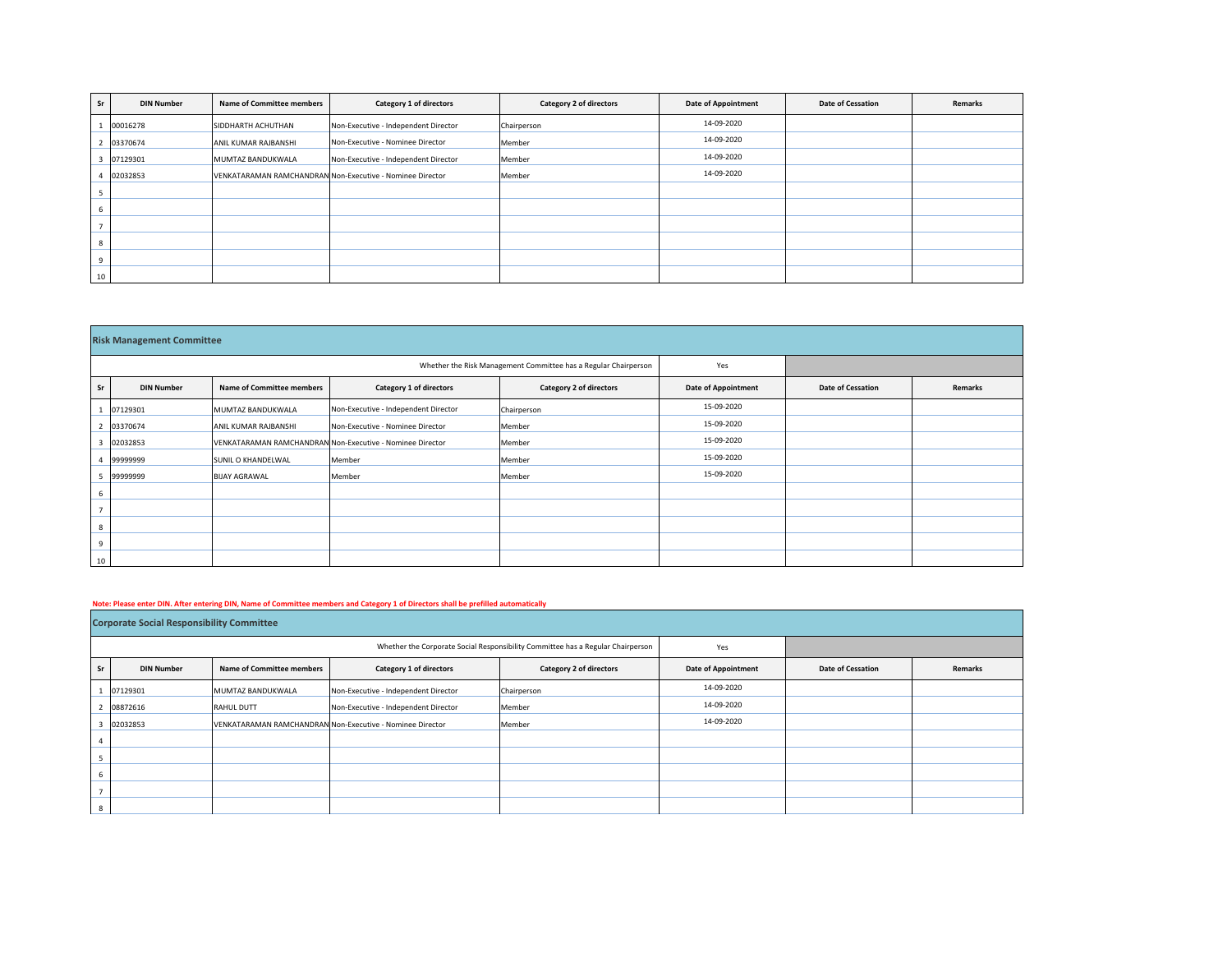|                | <b>Other Committee</b> |                           |                         |                         |                         |         |  |  |  |  |  |  |
|----------------|------------------------|---------------------------|-------------------------|-------------------------|-------------------------|---------|--|--|--|--|--|--|
| Sr             | <b>DIN Number</b>      | Name of Committee members | Name of other committee | Category 1 of directors | Category 2 of directors | Remarks |  |  |  |  |  |  |
|                |                        |                           |                         |                         |                         |         |  |  |  |  |  |  |
| $\overline{2}$ |                        |                           |                         |                         |                         |         |  |  |  |  |  |  |
| 3              |                        |                           |                         |                         |                         |         |  |  |  |  |  |  |
| $\overline{4}$ |                        |                           |                         |                         |                         |         |  |  |  |  |  |  |
| 5              |                        |                           |                         |                         |                         |         |  |  |  |  |  |  |
| 6              |                        |                           |                         |                         |                         |         |  |  |  |  |  |  |
| -              |                        |                           |                         |                         |                         |         |  |  |  |  |  |  |
| 8              |                        |                           |                         |                         |                         |         |  |  |  |  |  |  |
| 9              |                        |                           |                         |                         |                         |         |  |  |  |  |  |  |
| 10             |                        |                           |                         |                         |                         |         |  |  |  |  |  |  |

**Prev**

**Next**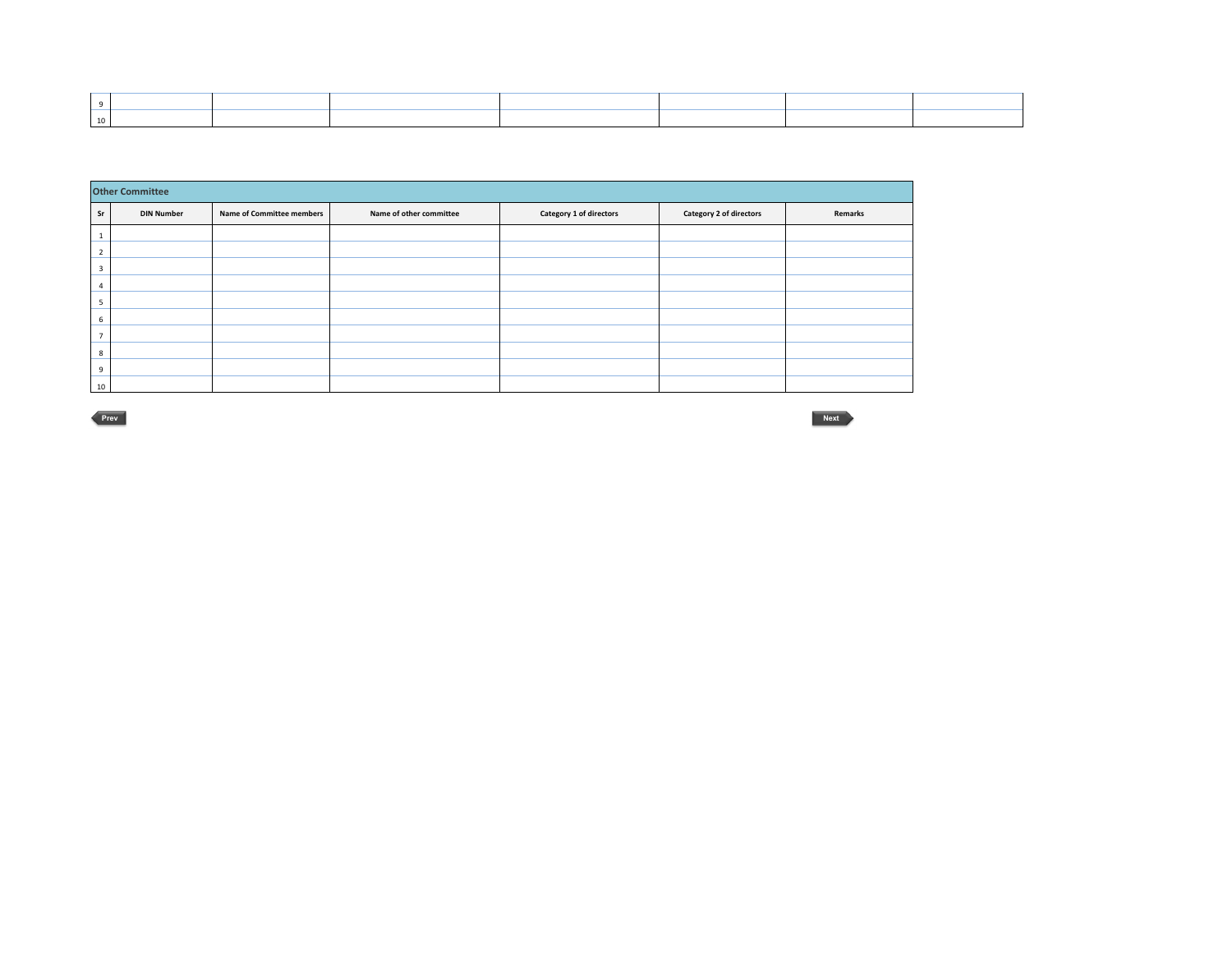|      |                                                                                                                                                                            |    | <b>Annexure 1</b> |                                                     |                                                                                          |                                                        |  |  |  |  |  |
|------|----------------------------------------------------------------------------------------------------------------------------------------------------------------------------|----|-------------------|-----------------------------------------------------|------------------------------------------------------------------------------------------|--------------------------------------------------------|--|--|--|--|--|
| III. | <b>Meeting of Board of Directors</b>                                                                                                                                       |    |                   |                                                     |                                                                                          |                                                        |  |  |  |  |  |
|      | Disclosure of notes on meeting of board of directors explanatory                                                                                                           |    | <b>Add Notes</b>  |                                                     |                                                                                          |                                                        |  |  |  |  |  |
| Sr   | Date(s) of meeting (Enter dates of Previous<br>Maximum gap between<br>any two consecutive (in<br>quarter and Current quarter in chronological<br>number of days)<br>order) |    |                   | Whether<br>requirement of<br>Quorum met<br>(Yes/No) | Number of Directors present*<br>(All directors including<br><b>Independent Director)</b> | No. of Independent Directors<br>attending the meeting* |  |  |  |  |  |
|      | Add<br><b>Delete</b>                                                                                                                                                       |    |                   |                                                     |                                                                                          |                                                        |  |  |  |  |  |
|      | 19-07-2021                                                                                                                                                                 |    |                   | Yes                                                 |                                                                                          |                                                        |  |  |  |  |  |
|      | 18-10-2021                                                                                                                                                                 | 90 |                   | Yes                                                 | 6                                                                                        |                                                        |  |  |  |  |  |
|      | <b>Next</b><br>Prev                                                                                                                                                        |    |                   |                                                     |                                                                                          |                                                        |  |  |  |  |  |

\* to be filled in only for the current quarter meetings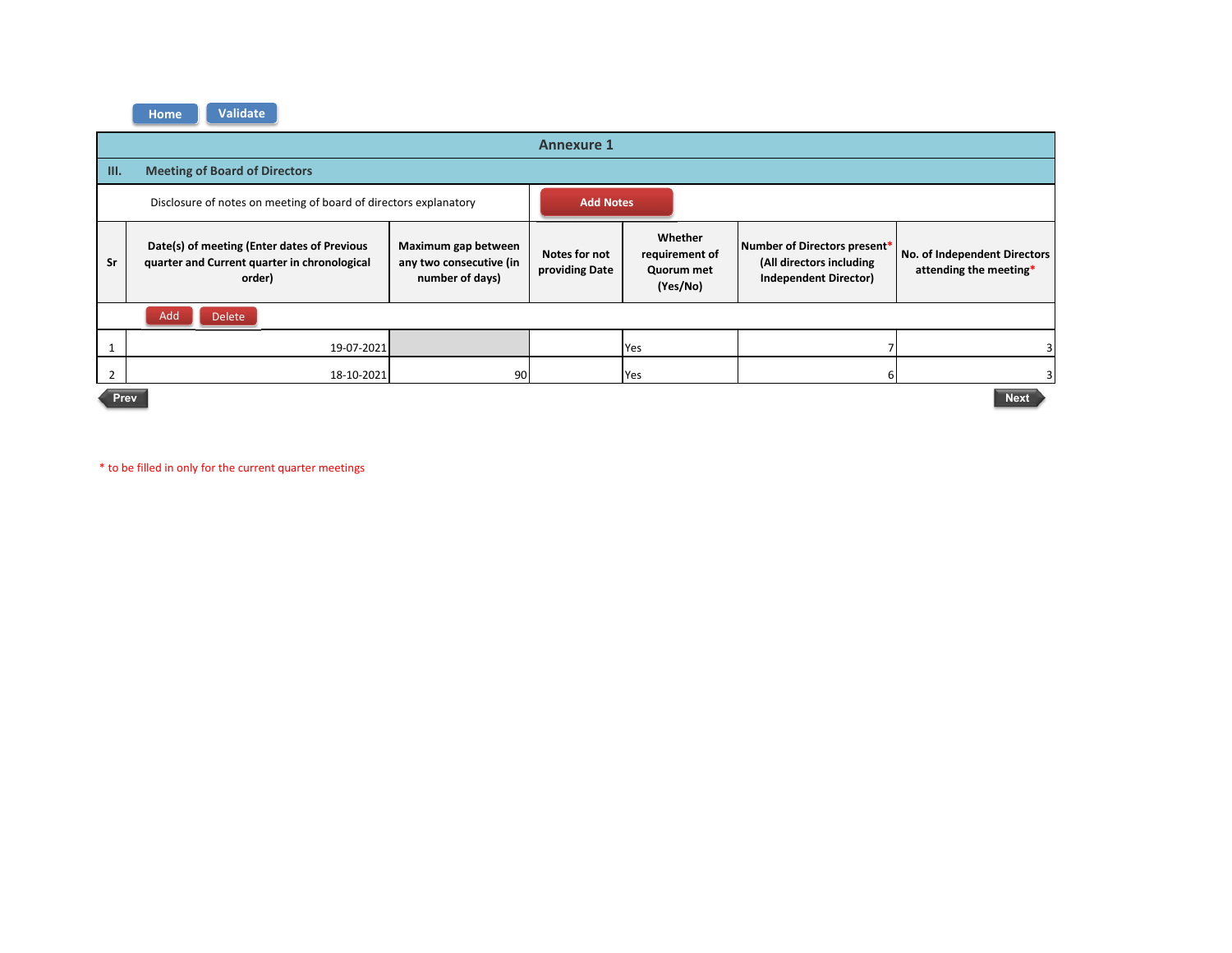

|    | <b>Annexure 1</b>                                                            |                                                                                                          |                                                                             |                         |                                        |                                               |                                                                                          |                                                        |  |  |  |
|----|------------------------------------------------------------------------------|----------------------------------------------------------------------------------------------------------|-----------------------------------------------------------------------------|-------------------------|----------------------------------------|-----------------------------------------------|------------------------------------------------------------------------------------------|--------------------------------------------------------|--|--|--|
|    | <b>Meeting of Committees</b><br>IV.                                          |                                                                                                          |                                                                             |                         |                                        |                                               |                                                                                          |                                                        |  |  |  |
|    | Disclosure of notes on meeting of committees explanatory<br><b>Add Notes</b> |                                                                                                          |                                                                             |                         |                                        |                                               |                                                                                          |                                                        |  |  |  |
| Sr | <b>Name of Committee</b>                                                     | Date(s) of meeting (Enter<br>dates of Previous quarter<br>and Current quarter in<br>chronological order) | <b>Maximum gap</b><br>between any two<br>consecutive (in<br>number of days) | Name of other committee | <b>Reson for not</b><br>providing date | Whether requirement of<br>Quorum met (Yes/No) | Number of Directors present*<br>(All directors including<br><b>Independent Director)</b> | No. of Independent Directors<br>attending the meeting* |  |  |  |
|    | Delete<br>Add                                                                |                                                                                                          |                                                                             |                         |                                        |                                               |                                                                                          |                                                        |  |  |  |
|    | <b>Audit Committee</b>                                                       | 19-07-2021                                                                                               |                                                                             |                         |                                        | Yes                                           |                                                                                          |                                                        |  |  |  |
|    | <b>Audit Committee</b>                                                       | 18-10-2021                                                                                               | 90                                                                          |                         |                                        | Yes                                           |                                                                                          |                                                        |  |  |  |
| В  | inomination and remuneration<br>committee                                    | 16-07-2021                                                                                               |                                                                             |                         |                                        | Yes                                           |                                                                                          |                                                        |  |  |  |
| 4  | Stakeholders Relationship<br>Committee                                       | 16-07-2021                                                                                               |                                                                             |                         |                                        | Yes                                           |                                                                                          |                                                        |  |  |  |
| -5 | Corporate Social Responsibility<br>Committee                                 | 16-07-2021                                                                                               |                                                                             |                         |                                        | Yes                                           |                                                                                          |                                                        |  |  |  |
|    | 6 Risk Management Committee                                                  | 28-10-2021                                                                                               |                                                                             |                         |                                        | Yes                                           |                                                                                          |                                                        |  |  |  |
|    | Prev                                                                         |                                                                                                          |                                                                             |                         |                                        |                                               |                                                                                          | <b>Next</b>                                            |  |  |  |

 **Next**Next >

\* to be filled in only for the current quarter meetings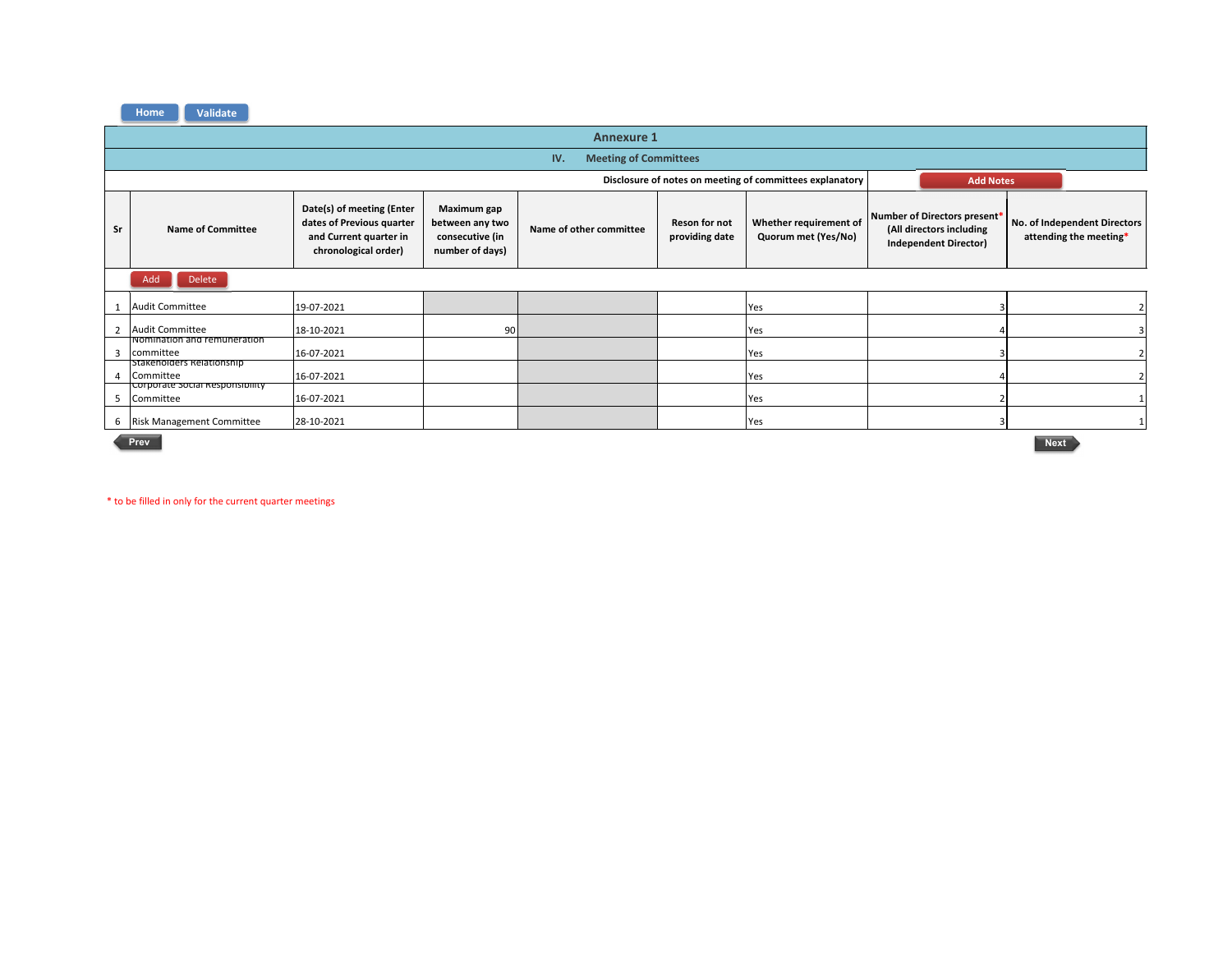| <b>Annexure 1</b>                                                                  |                                                                                                        |                  |                                                                                       |  |  |  |
|------------------------------------------------------------------------------------|--------------------------------------------------------------------------------------------------------|------------------|---------------------------------------------------------------------------------------|--|--|--|
| <b>Related Party Transactions</b><br>V.                                            |                                                                                                        |                  |                                                                                       |  |  |  |
| Sr                                                                                 | Subject                                                                                                | (Yes/No/NA)      | Compliance status   If status is "No" details of non-compliance may be<br>given here. |  |  |  |
|                                                                                    | Whether prior approval of audit committee obtained                                                     | Yes              |                                                                                       |  |  |  |
| 2                                                                                  | Whether shareholder approval obtained for material RPT                                                 | <b>NA</b>        |                                                                                       |  |  |  |
| 3                                                                                  | Whether details of RPT entered into pursuant to omnibus approval have been reviewed by Audit Committee | Yes              |                                                                                       |  |  |  |
|                                                                                    | Disclosure of notes on related party transactions                                                      | <b>Add Notes</b> |                                                                                       |  |  |  |
| Disclosure of notes of material transaction with related party<br><b>Add Notes</b> |                                                                                                        |                  |                                                                                       |  |  |  |
| <b>Next</b><br>Prev                                                                |                                                                                                        |                  |                                                                                       |  |  |  |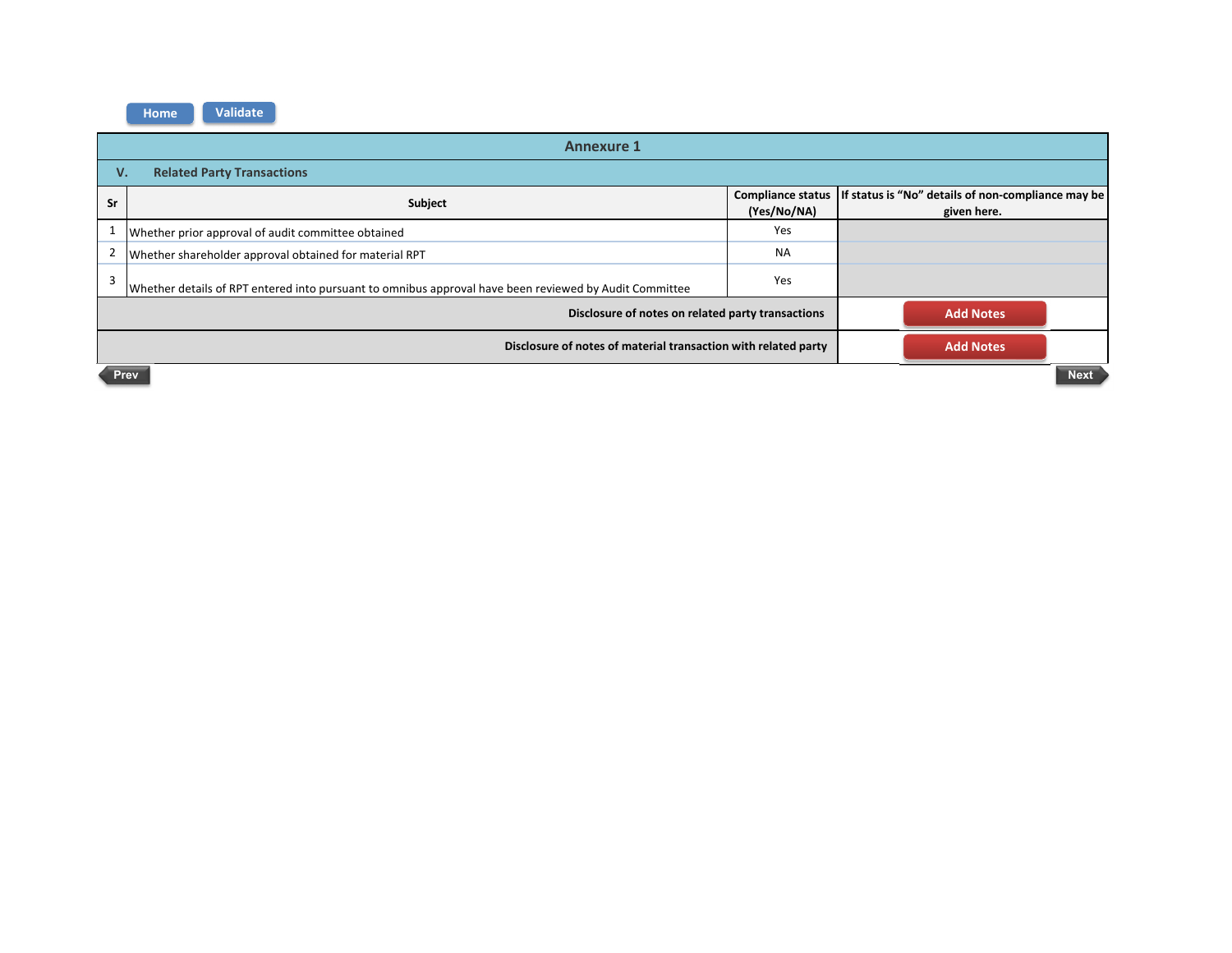**Home**

**Validate**

| <b>Annexure 1</b>          |                                                                                                                                                                                                                 |                                   |  |  |  |
|----------------------------|-----------------------------------------------------------------------------------------------------------------------------------------------------------------------------------------------------------------|-----------------------------------|--|--|--|
| <b>Affirmations</b><br>VI. |                                                                                                                                                                                                                 |                                   |  |  |  |
| Sr                         | Subject                                                                                                                                                                                                         | <b>Compliance status (Yes/No)</b> |  |  |  |
| 1                          | The composition of Board of Directors is in terms of SEBI (Listing obligations and disclosure requirements) Regulations, 2015                                                                                   | Yes                               |  |  |  |
| $\overline{2}$             | The composition of the following committees is in terms of SEBI(Listing obligations and disclosure requirements) Regulations, 2015<br>Yes<br>a. Audit Committee                                                 |                                   |  |  |  |
| $\overline{3}$             | The composition of the following committees is in terms of SEBI(Listing obligations and disclosure requirements) Regulations, 2015.<br>b. Nomination & remuneration committee                                   | Yes                               |  |  |  |
| $\Delta$                   | The composition of the following committees is in terms of SEBI(Listing obligations and disclosure requirements) Regulations, 2015.<br>c. Stakeholders relationship committee                                   | Yes                               |  |  |  |
| 5                          | The composition of the following committees is in terms of SEBI(Listing obligations and disclosure requirements) Regulations, 2015.<br>d. Risk management committee (applicable to the top 500 listed entities) | Yes                               |  |  |  |
| 6                          | The committee members have been made aware of their powers, role and responsibilities as specified in SEBI (Listing obligations and<br>disclosure requirements) Regulations, 2015.                              | Yes                               |  |  |  |
| $\overline{7}$             | The meetings of the board of directors and the above committees have been conducted in the manner as specified in SEBI (Listing<br>obligations and disclosure requirements) Regulations, 2015.                  | Yes                               |  |  |  |
| 8                          | This report and/or the report submitted in the previous quarter has been placed before Board of Directors.                                                                                                      | Yes                               |  |  |  |
| 9                          | Any comments/observations/advice of Board of Directors may be mentioned here:                                                                                                                                   | <b>Add Notes</b>                  |  |  |  |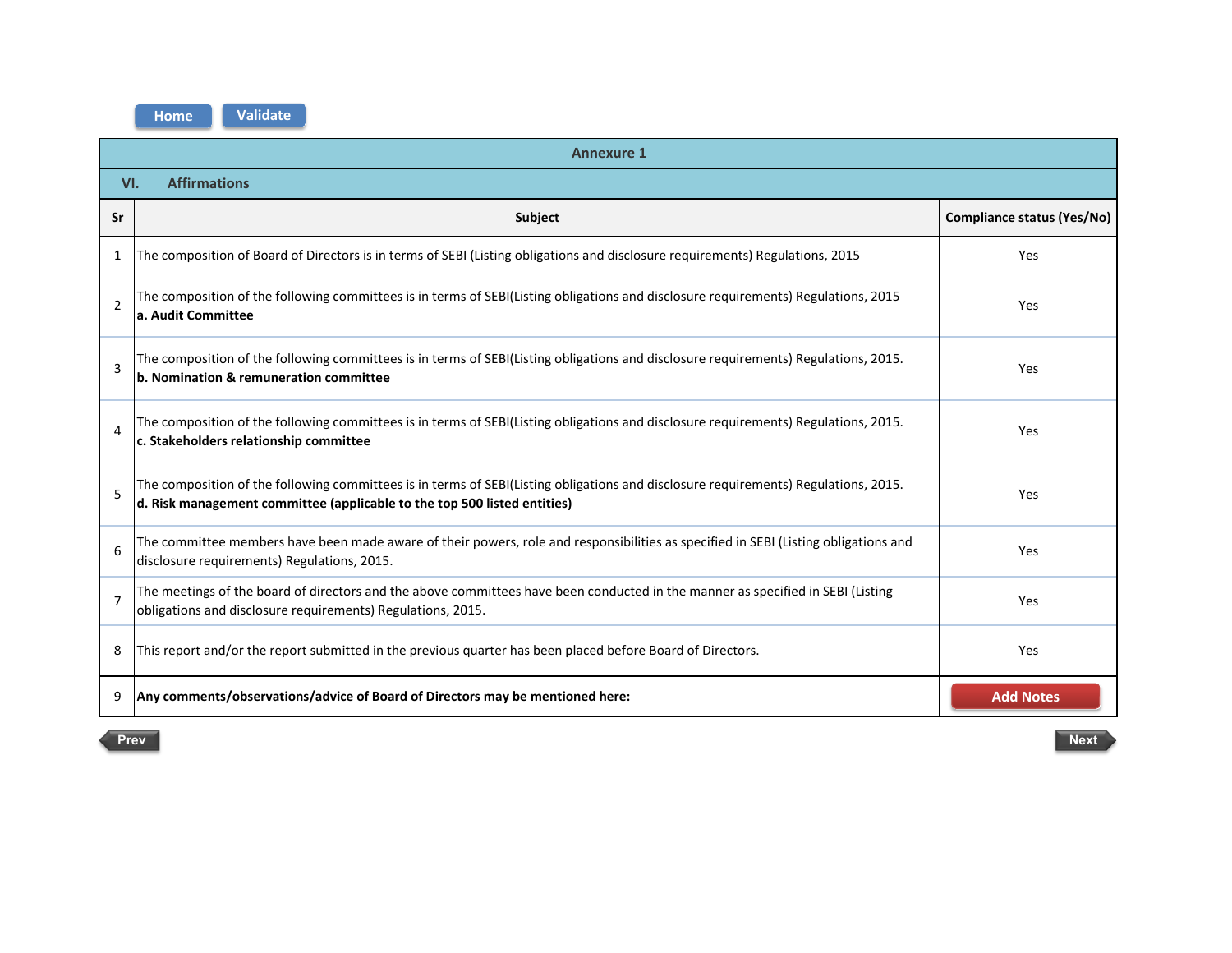| <b>Annexure 1</b> |                   |                                             |  |  |
|-------------------|-------------------|---------------------------------------------|--|--|
| Sr                | Subject           | <b>Compliance status</b>                    |  |  |
|                   | Name of signatory | HITESH KANANI                               |  |  |
|                   | Designation       | Company Secretary and<br>Compliance Officer |  |  |